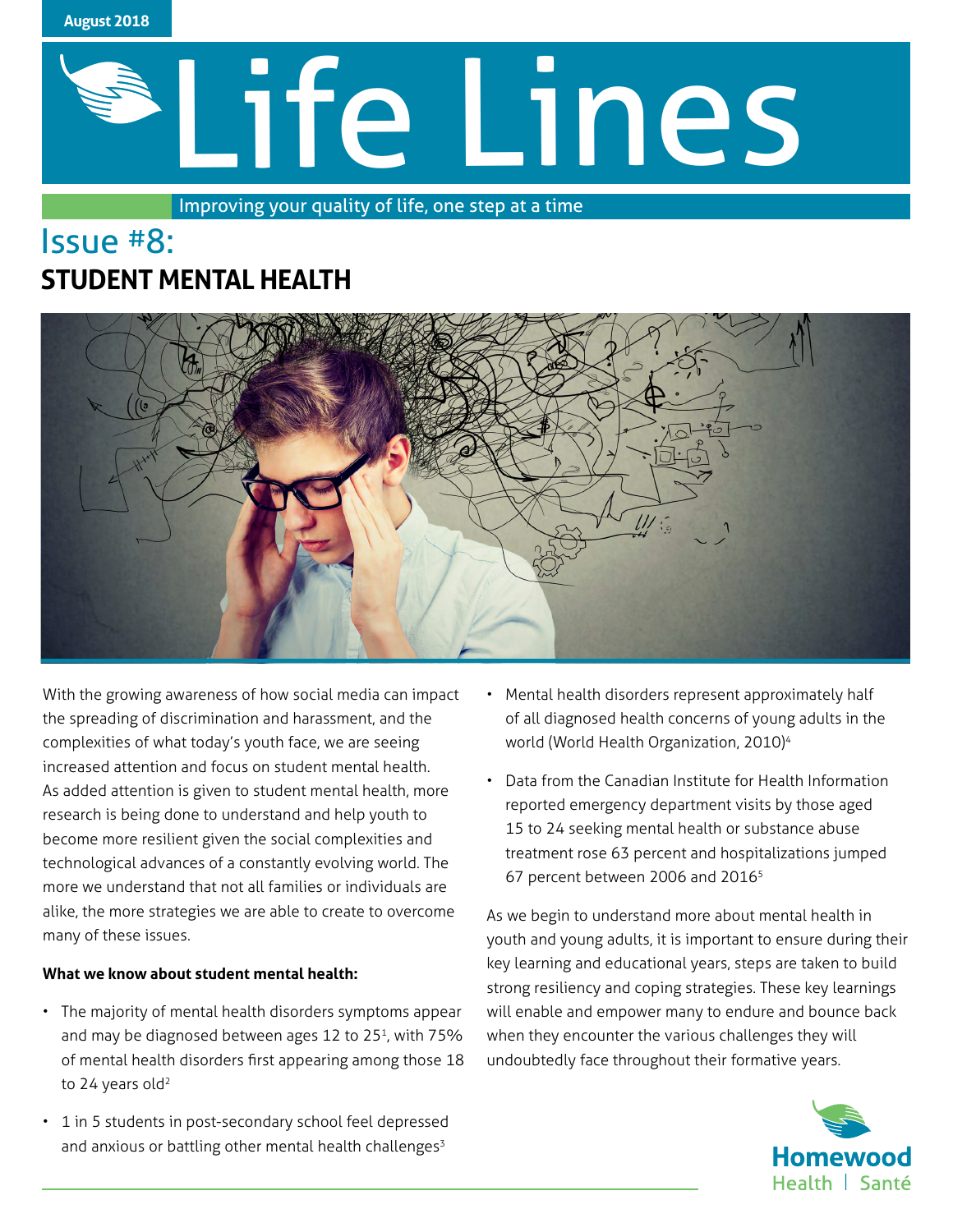# **Support from parents; guardians; and caregivers:4**

As a key and influential support, there are steps and lessons that can be taken and applied throughout a child's life to build resiliency:

- **1. Teach self-care.** Being a positive role model for children, it is important that you model proper self-care tactics. Children often learn self-care strategies from their primary care providers, so if the caregiver does not lead by example when it comes to self-care, the child often mimics similar negative behaviours and patterns in life. Eating high nutrient foods, exercising regularly, and having a consistent sleep schedule are important to building strong self-care tactics. Be sure the child has time to pursue their own interests and fun activities, be sure they are not overscheduled. It is important for the child to learn the concept of "down-time" for recharging ones energy.
- **2. Nurture a positive self-view.** Fostering positive self-esteem in a child can be a challenge. With so many external factors that contribute to self-esteem, it can be difficult to convince children regardless of their age that they are truly amazing and talented individuals. Helping the child reframe their hardships and helping them understand that current difficulties can help build strength and knowledge to handle challenges ahead are all appropriate steps in creating positive self-view. Helping the child learn to trust themselves in solving problems and making appropriate and ethical decisions is key to building stronger resiliency later in life. Teach the child to see the humour in life, and the ability to laugh at yourself.
- **3. Keep things in perspective and maintain a hopeful outlook.** Every student faces painful events and disappointment in their life. Receiving a poor grade, losing a friend, moving to a new school, or being bullied, physically, emotionally or online can all contribute to low-self-esteem and hinder an individual's perspective on their future. Looking at the situation in a broader context and keeping a long-term focus can help the student see that there is a future beyond the current situation, and that future is good. An optimistic and positive outlook enables students to recognize and see the good things in life. This ability to focus on the positive allows them to bounce back from negative events more quickly, and show that life moves on after bad events.

### **Support in the classroom:**

In the classroom and at home, there are steps which may be taken to help support students in maintaining positive mental health.

**1. Create a safe classroom and learning environment.** 

Maintaining an environment that encourages positive mental health can be challenging. Ensuring the classroom is a safe environment that accepts diversity and fosters respect and empathy can help to support student learning. If you notice your child is being bullied, it is important to bring this information to their teacher(s) so they can step in before the bullying gets out of hand and the situation and intensity escalate.

- **2. Move toward a goal.** Teaching the student how to set reasonable goals and how to develop and apply a step-by-step approach moving towards their goal is helpful in educating them on how to manage expectations and reward. Celebrating each accomplishment and key milestones, rather than the entire goal, can help build the resiliency needed to move forward when facing adversity. Breaking down large assignments into small, manageable goals for students, and acknowledging their accomplishments along the way empowers and provides the inspiration to push forward.
- **3. Don't define the student by their weakness.** Students are often labelled with having trouble with a subject or their learning abilities. This can lower self-esteem in students at a critical time of confidence building. Instead, focus on the things that the student is doing well, and frame the weaknesses as opportunities to grow and learn new things.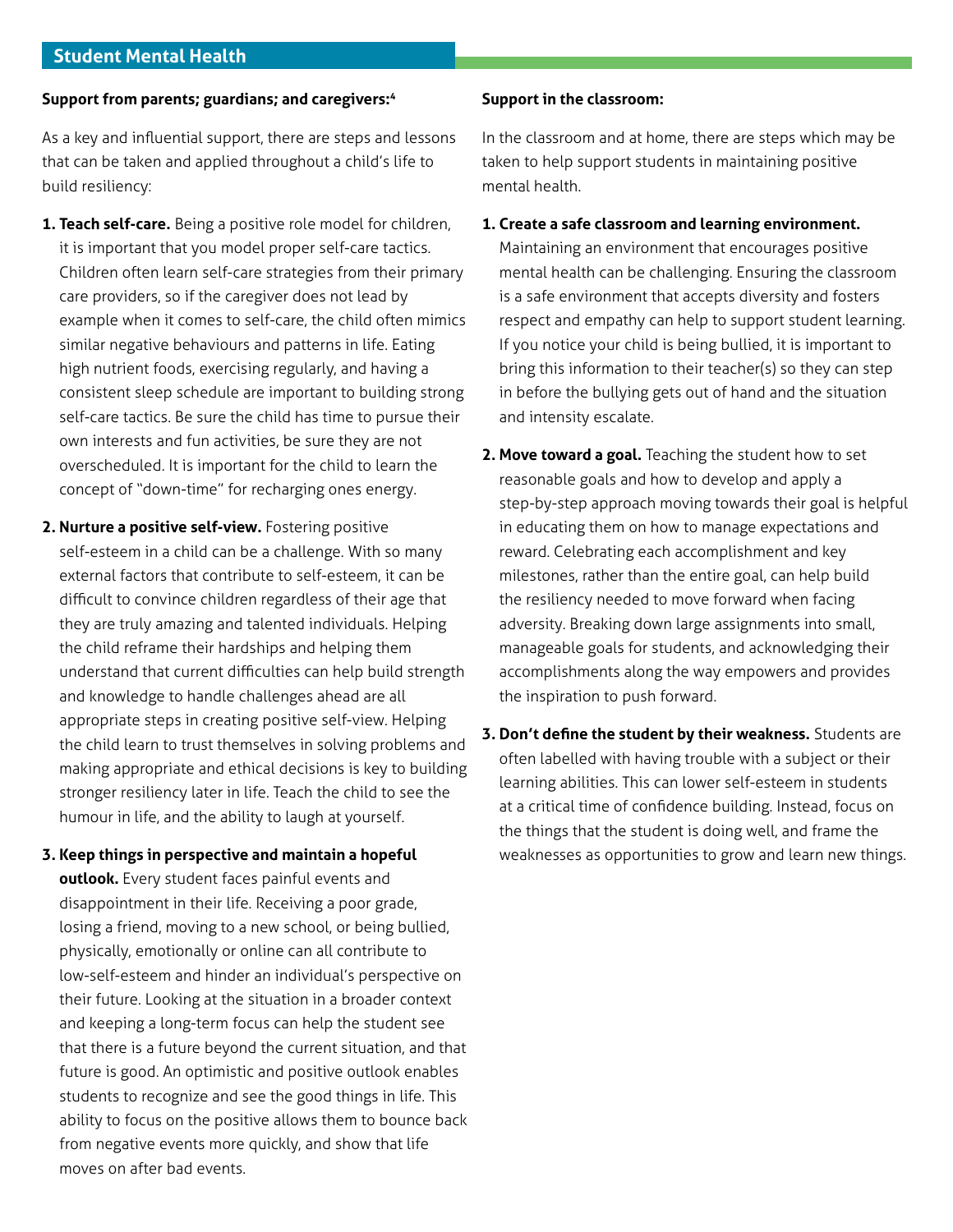## **Support in post-secondary years:**

Post-secondary student life is thought to be a time of self-discovery, freedom, and new social experiences. However, for some it can be very stressful, difficult to navigate, and an environment that may lead to greater risk of mental health disorders.<sup>4</sup> Here are some options to consider when speaking to your student:

- **1. Make connections.** Encourage students to make friends by getting involved in their community or at school. Often, students leave home for the first time and lose immediate connection to their existing support network of family and friends. It is helpful in the beginning of the student's post-secondary experience that they seek out opportunities to make connections with other people, so their support network can expand.
- **2. Maintain a routine.** When attending post-secondary schooling, it is easy for a student to get out of routine. It is important that there is some structure in place so the student builds a schedule that ensure they are eating, exercising regularly, attending classes, maintaining their homework and studying, and having adequate time to rest.
- **3. Look for opportunities for self-discovery**. Post-secondary school is a time when a child becomes a young adult, often learning about themselves through the various adversities and challenges they will face. Help them by taking a look at the common challenges that await and reframe them as positive opportunities to grow and see "what they are made of", as this can help them build upon their individual self-discovery. Talking to them before they go off to school about the many things they may experience, and how they might overcome those difficulties, can help them develop tactics and the resiliency to face what is ahead.
- **4. Seek help.** One of the most important things that a student needs to know is to seek help when needed. Regardless of the support needed, mental health or academic related, it is important to talk through the challenges they are facing in order to overcome them. Speaking about challenges can help the individual process their feelings, bring logic to the situation, and help come up with solutions to overcome the current situation, and prevent it from happening again.